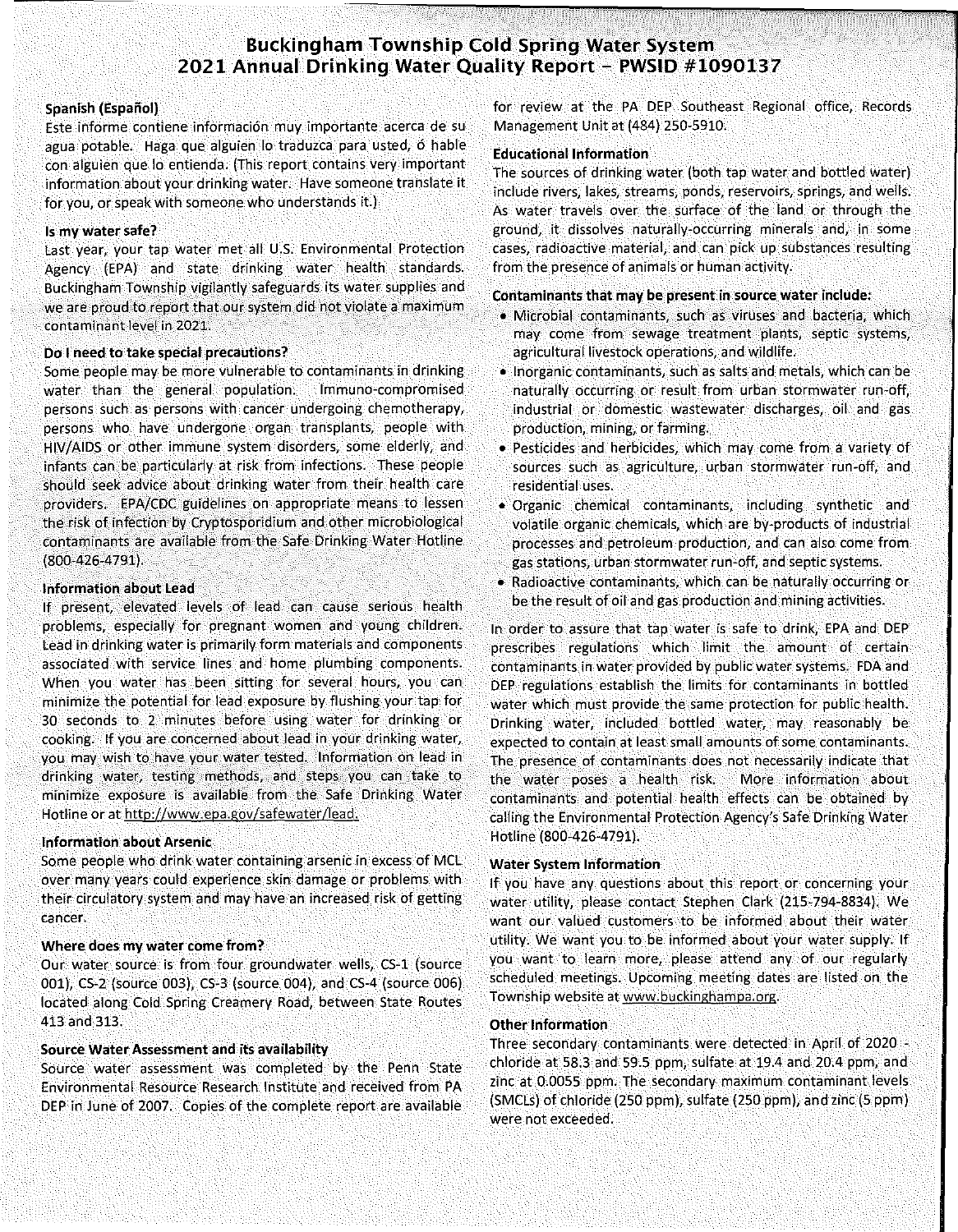# **WATER QUALITY DATA**

**The Cold Spring Water System is** routinely monitored for constituents in your drinking water according to Federal and State laws. The following table shows the results of our monitoring for the period of January 1<sup>st</sup> to December 31, 2021. However, the state allows us to monitor for some contaminants less than once per year because the concentrations of these contaminants do not change frequently. Some of our data is from prior years in accordance with the Safe Drinking Water Act. The date has been noted on the sampling results table. Samples collection and testing was conducted by Analytical laboratories, Inc. (215) 723-6466 during 2021.

| Chemical<br>Contaminant             | <b>MeLin</b><br><b>CCR</b><br>Units | MCLG                 | Level<br><b>Detected</b> | Range of<br><b>Detections</b> | Units | <b>Violation</b><br>Y/N | <b>Sources of Contamination</b>                                                                   |  |
|-------------------------------------|-------------------------------------|----------------------|--------------------------|-------------------------------|-------|-------------------------|---------------------------------------------------------------------------------------------------|--|
| Chlorine (as CL2)                   | <b>MRDL</b><br>$= 4$                | <b>MRDLG</b><br>$=4$ | 1.26                     | $0.62 - 1.26$                 | ppm   | Ñ                       | Water additive used to control microbes.                                                          |  |
| <b>Haloacetic Acids</b><br>(Five)   | 60                                  | N/A                  | 11.7                     | 11-11.7                       | ppb   | $\mathbf{N}$            | By-product of drinking water disinfection.                                                        |  |
| Total<br>Trihalomethanes<br>(TTHMs) | 80                                  | N/A                  | 37.7                     | 33.1-37.7                     | ppb   | N                       | By-product of drinking water chlorination.                                                        |  |
| <b>Chemical</b><br>Contaminant      | MCLIn<br><b>CCR</b><br>Units        | <b>MGLG</b>          | Level<br><b>Delected</b> | Range of<br><b>Detections</b> | Units | <b>Violation</b><br>Y/N | <b>Sources of Contamination</b>                                                                   |  |
| Nitrate                             | 10                                  | 10 <sup>°</sup>      | 4.07                     | 2.56-4.07                     | ppm   | N                       | Runoff from fertilizer use; Leaching from<br>septic tanks, sewage; Erosion of natural<br>deposits |  |
| Barium                              | $\mathbf{2}$                        | $\mathbf{2}$         | 0.37                     | $0.32 - 0.37$                 | ppm   | $\mathbf N$             | Discharge of drilling waste, Discharge from<br>metal refineries; Erosion of natural<br>deposits   |  |

| Chemical<br>Contaminant    | <b>MinRDL</b> | Lowest Level<br><b>Detected</b> | <b>Range of</b><br><b>Detections</b> | <b>Units</b> | Violation<br>Y/N | <b>Sources of Contamination</b>          |
|----------------------------|---------------|---------------------------------|--------------------------------------|--------------|------------------|------------------------------------------|
| Chlorine<br>(Location 101) | 0.40          | 0.9                             | $0.9 - 1.9$                          | ppm          | 'N.              | Water additive used to control microbes. |
| Chlorine<br>(Location 102) | 0.40          | 0.8                             | $0.8 - 1.8$                          | ppm          | $\mathbf{N}$     | Water additive used to control microbes. |

## **LEAD AND COPPER**

| Chemical<br>Contaminant | Actional<br>Level<br><b>TALE</b> | <b>MCLG</b> | $90^{\text{th}}$<br>Percentile<br>Value | <b>Uniis</b> | # of Sites<br><b>Above AL of</b><br><b>Total Sites</b> | Violation<br>Y/N. | Sources of<br><b>Contamination</b>                                                                            |
|-------------------------|----------------------------------|-------------|-----------------------------------------|--------------|--------------------------------------------------------|-------------------|---------------------------------------------------------------------------------------------------------------|
| Lead (2019)             | 15.                              | 0.          | 3.84                                    | ppb          | 0 out of 21                                            | 'N.               | Corrosion of household plumbing systems;<br>Erosion of natural deposits                                       |
| Copper (2019)           | 1.3                              | 13          | 0.918                                   | ppm          | 0 out of 21                                            | N.                | Corrosion of household plumbing systems;<br>Erosion of natural deposits; Leaching from<br>wood preservatives. |

### **RADiOACTIVE CONTAMINANTS**

|                                | <b>Melin</b>        |                                    |                               |              |                         |                             |                                 |
|--------------------------------|---------------------|------------------------------------|-------------------------------|--------------|-------------------------|-----------------------------|---------------------------------|
| Chemical<br><b>Contaminant</b> | <b>CCR</b><br>Units | Level<br>Detected  <br><b>MelG</b> | Range of<br><b>Detections</b> | <b>Units</b> | <b>Violation</b><br>Y/N |                             | <b>Sources of Contamination</b> |
| Uranium (2020)                 | 30.                 | 1.14                               | N/A                           | µg/L         | 'N.                     | Erosion of natural deposits |                                 |

Testing was conducted for a broad range of contaminants in 2021 which were not detected **in** our samples, including regulated volatile organic compounds, nitrite, total coliform presence, and several inorganic compounds (including arsenic, cadmium, chromium, mercury, and nickel).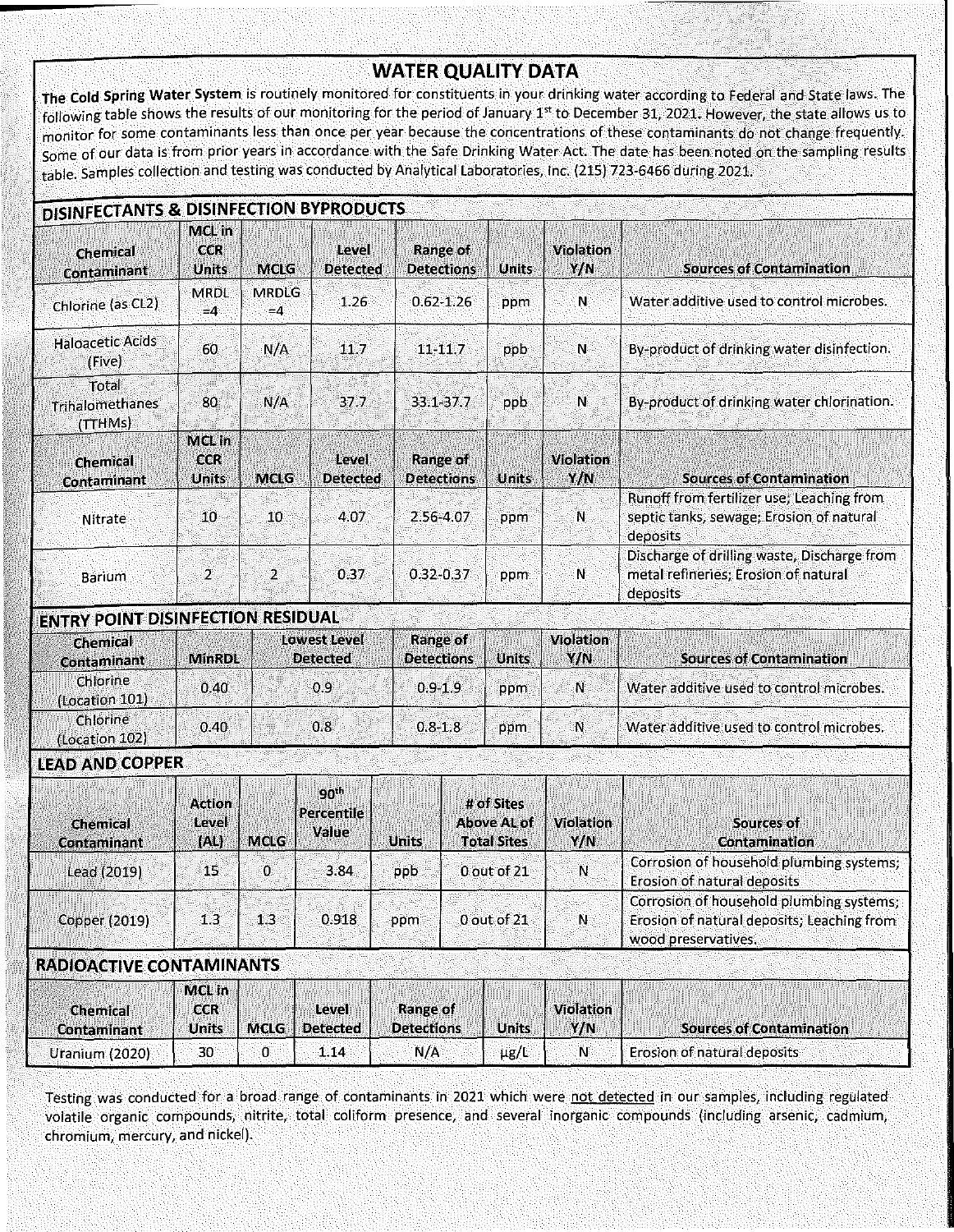| <b>Unit Descriptions</b>                    |                                                                                                                                                                                                                                                         |  |  |  |  |  |  |
|---------------------------------------------|---------------------------------------------------------------------------------------------------------------------------------------------------------------------------------------------------------------------------------------------------------|--|--|--|--|--|--|
| Terms                                       | <b>Definitions</b>                                                                                                                                                                                                                                      |  |  |  |  |  |  |
| ug/L                                        | Number of micrograms of substance in one liter of water                                                                                                                                                                                                 |  |  |  |  |  |  |
| ppm                                         | Parts per million (ppm) or Milligrams per liter (mg/l)                                                                                                                                                                                                  |  |  |  |  |  |  |
| ppb                                         | Parts per billion (ppb) or micrograms per liter (µg/l).                                                                                                                                                                                                 |  |  |  |  |  |  |
| pCi/L                                       | Picocuries per liter - a measure of radioactivity.                                                                                                                                                                                                      |  |  |  |  |  |  |
| <b>NA</b>                                   | Not applicable                                                                                                                                                                                                                                          |  |  |  |  |  |  |
| <b>ND</b>                                   | Not detected                                                                                                                                                                                                                                            |  |  |  |  |  |  |
| <b>NR</b>                                   | Monitoring not required, but recommended.                                                                                                                                                                                                               |  |  |  |  |  |  |
| <b>Important Drinking Water Definitions</b> |                                                                                                                                                                                                                                                         |  |  |  |  |  |  |
| Term                                        | <b>Definition</b>                                                                                                                                                                                                                                       |  |  |  |  |  |  |
| <b>MCLG</b>                                 | Maximum Contaminant Level Goal - The level of a contaminant in drinking water below which there is no<br>known or expected risk to health. MCLG's allow for a margin of safety.                                                                         |  |  |  |  |  |  |
| <b>MCL</b>                                  | Maximum Contaminant Level - The highest level of a contaminant that is allowed in drinking water. MCLs<br>are set as close to the MCLGs as feasible using the best available treatment technology.                                                      |  |  |  |  |  |  |
| $\bm{\pi}$                                  | Treatment Technique - A required process intended to reduce the level of a contaminant in drinking water.                                                                                                                                               |  |  |  |  |  |  |
| AL                                          | Action Level - The concentration of a contaminant which, if exceeded, triggers treatment or other<br>requirements which a water system must follow.                                                                                                     |  |  |  |  |  |  |
| Variances and<br><b>Exemptions</b>          | State or EPA permission not to meet an MCL or a treatment technique under certain conditions.                                                                                                                                                           |  |  |  |  |  |  |
| <b>MRDLG</b>                                | Maximum Residual Disinfection Level Goal - The level of a drinking water disinfectant below which there is<br>no known or expected risk to health. MRDLGs do not reflect the benefits of the use of disinfectants to control<br>microbial contaminants. |  |  |  |  |  |  |
| <b>MinRDL</b>                               | Minimum Residual Disinfectant Level - The minimum level of residual disinfectant required at the entry point<br>to the distribution system.                                                                                                             |  |  |  |  |  |  |
| <b>MRDL</b>                                 | Maximum Residual Disinfection Level - The highest level of a disinfectant that is allowed in drinking water.<br>There is convincing evidence that addition of a disinfectant is necessary for control of microbial<br>contaminants.                     |  |  |  |  |  |  |
| <b>MNR</b>                                  | Monitored not regulated                                                                                                                                                                                                                                 |  |  |  |  |  |  |
| <b>MPL</b>                                  | State assigned maximum permissible level                                                                                                                                                                                                                |  |  |  |  |  |  |

### Information about Copper

Copper is an essential nutrient, but some people who drink water containing copper in excess of the action level over a relatively short amount of time could experience gastrointestinal distress. Some people who drink water containing copper in excess of the action level over many years could suffer liver or kidney damage. People with Wilson's Disease should consult their personal doctor.

#### Information about Nitrate and Nitrite

Nitrate and nitrite in drinking water at levels above 10 ppm and 1 ppm, respectively, is a health risk for infants of less than six months of age. High nitrate and nitrite levels in drinking water can cause blue baby syndrome. Nitrate and nitrite levels may rise quickly for short periods of time because of rainfall or agricultural activity. If you are caring for an infant, you should ask for advice from your health care provider.